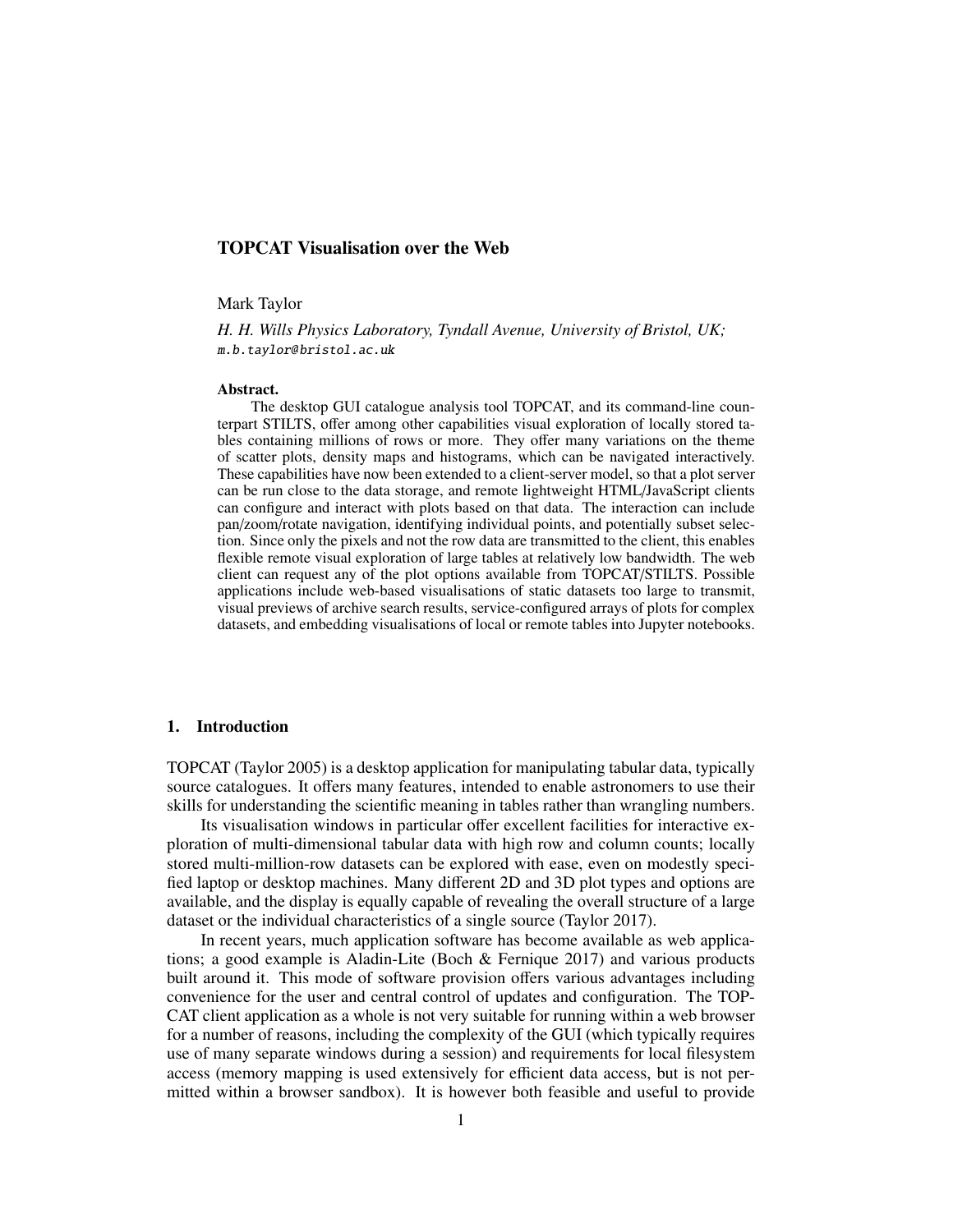



Figure 1. Client-server architecture for remote visualisation.

TOPCAT's facilities for interactive visualisation within a web browser, and this paper explains how this has been done.

# 2. Remote Visualisation Architecture

The interactive visualisation within TOPCAT and its command-line counterpart STILTS is handled by an internal library with the informal name *Plot2*. This library handles all plotting operations apart from the user interaction itself; in particular it reports what plot types and options are available; renders an image given a suitable set of values for such options, and updates that image as required based on supplied user navigation actions such as mouse wheel and drag gestures. The library also supplies other services such as conversion between graphics and data coordinates, reporting data bounds of the current plot, and identifying table row indices in a given region of graphics space. TOPCAT and STILTS each provides its own user interface (UI) layer to talk to this backend visualisation service.

This is a somewhat simplified outline of the actual UI-backend interaction, which also involves considerable complexity related to session management and data caching, but it captures two important facts:

- 1. The UI layer requires only an abstract view of the nature of a particular visualisation, and in particular does not need to be aware of the (many) different plot types and configuration options on offer to the user; it simply queries the library for the options, gets the user to fill in the values, and passes those values back to the library in order to acquire a display image. This means that the complexity of the UI layer is not coupled to the number of different options available, so that adding new plot types or configurations requires no change to the UI code.
- 2. The plot information handled by the UI layer is in the form of images (typically pixel arrays, though vector graphic representations can optionally be used) rather than plotted points. This means that the required bandwidth between the UI and the backend does not scale with the number of table rows or plotted points.

The separation of concerns described in (1) makes it relatively straightforward to implement additional UI layers, so a web-based front end has recently been added. This consists of a *Plot2*-based Java servlet that can run on the server side close to the data to be visualised, intended to serve requests from relatively thin JavaScript clients hosted in web pages or applications. A supplied client JavaScript library a few hundred lines long provides a straightforward API to set up interactive plots using the same *name*=*value*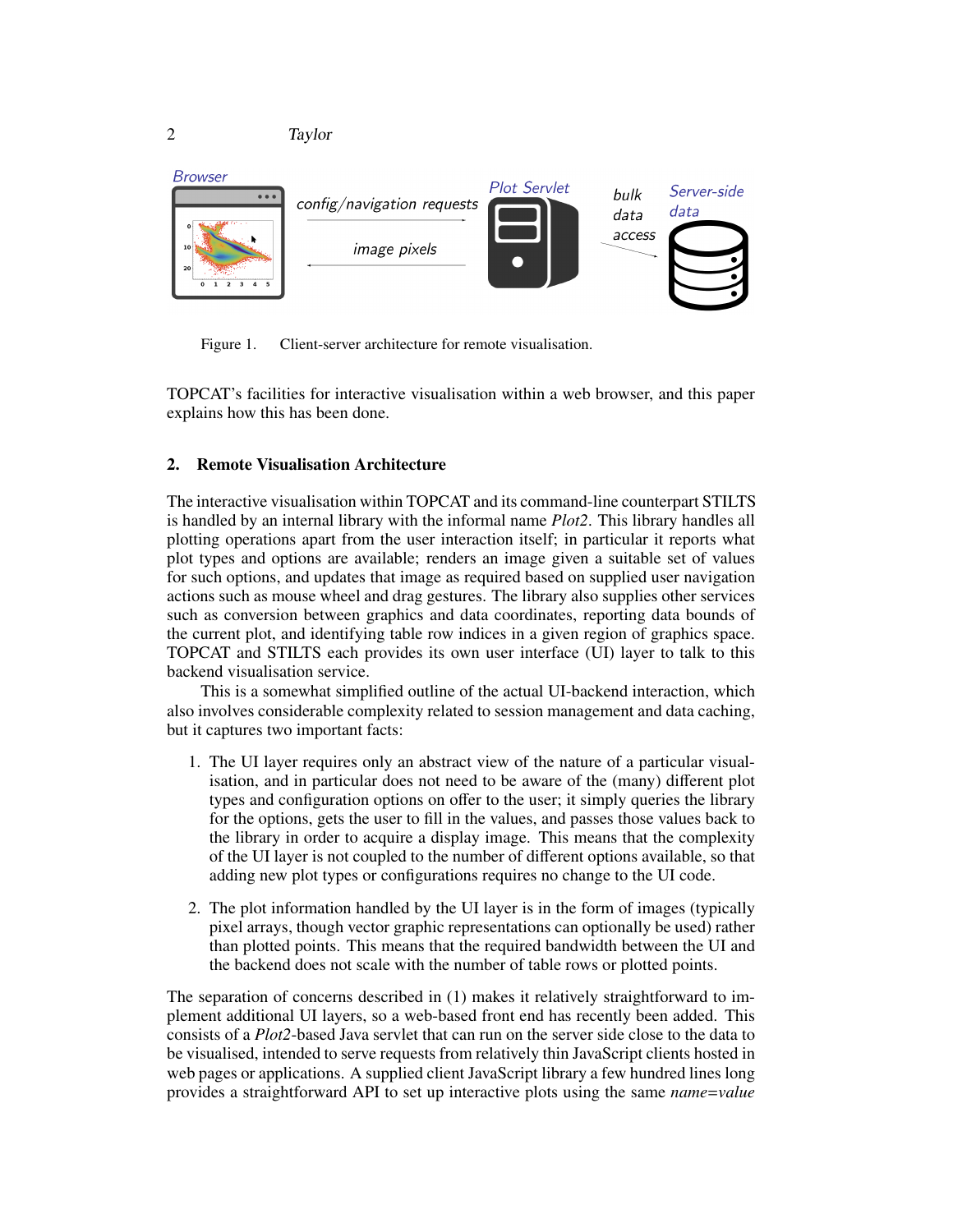configuration syntax used when plotting from STILTS. All the plot types and configuration options are available, and the powerful STILTS expression language can be used for column manipulation and row selection.

Because of (2), the client-server communication is restricted to download of image data; since table data is never exchanged over the wire, client and network resource usage remains modest for plots of even very large server-side tables. This "dumb client" approach contrasts with the "smart client" implementation used by a number of general purpose JavaScript plotting libraries which download all the data from the server when a plot is specified, and subsequently perform all rendering within the browser. Such smart client plotting can provide more responsive plots for modest-sized data sets, but becomes unworkable because of download times and browser memory usage with point counts in the region of  $10^5$  or  $10^6$ .

### 3. Usage

The interactive plots embedded in web pages by this service can be zoomed, panned, and in the case of 3D plots rotated, using familiar mouse gestures exactly as in TOP-CAT's plot windows. They can also be configured to interact with the input row data, for instance to display the full row content relating to a point that the user clicks on. There are various ways that this client-server visualisation could be employed.

One scenario is for data providers or archives to deliver a quick look at available data for users before download. An archive might provide one or more "front-page" interactive views of the content of a survey (feasible for a few million or maybe tens of millions of rows), or provide on archive query result pages the option to display source positions, colour-magnitude diagrams, or user-specified plots, which an archive user could investigate interactively before, or instead of, downloading the result table.

Another option would be for a scientist to provide on a personal web page some interactive plots related to recent research results. In this case complex visualisations could be set up that allow readers to investigate the data in more detail than can be done with the static figures of a published paper.

The HTML embedding an interactive plot can also be inserted into the output cells of a Jupyter notebook, so that a Jupyter user can create and configure visualisations programmatically by issuing python commands. In the context of a Science Platform this could allow users to interact visually with data sets they have assembled on a remote server without ever having to download it locally.

Finally, a more ambitious client-side possibility would be to write a JavaScript application that allows the user to set up and configure such visualisations graphically rather than preconfigure them in static or dynamic web pages.

## 4. Deployment

The visualisation server implementation is in the form of a java Servlet. It can therefore be installed in a running servlet container such as Tomcat, but it can also be run standalone directly from the STILTS application (by executing "stilts server"), which contains an embedded instance of the Jetty servlet engine. A Tomcat-based Docker image has also been prepared for convenience.